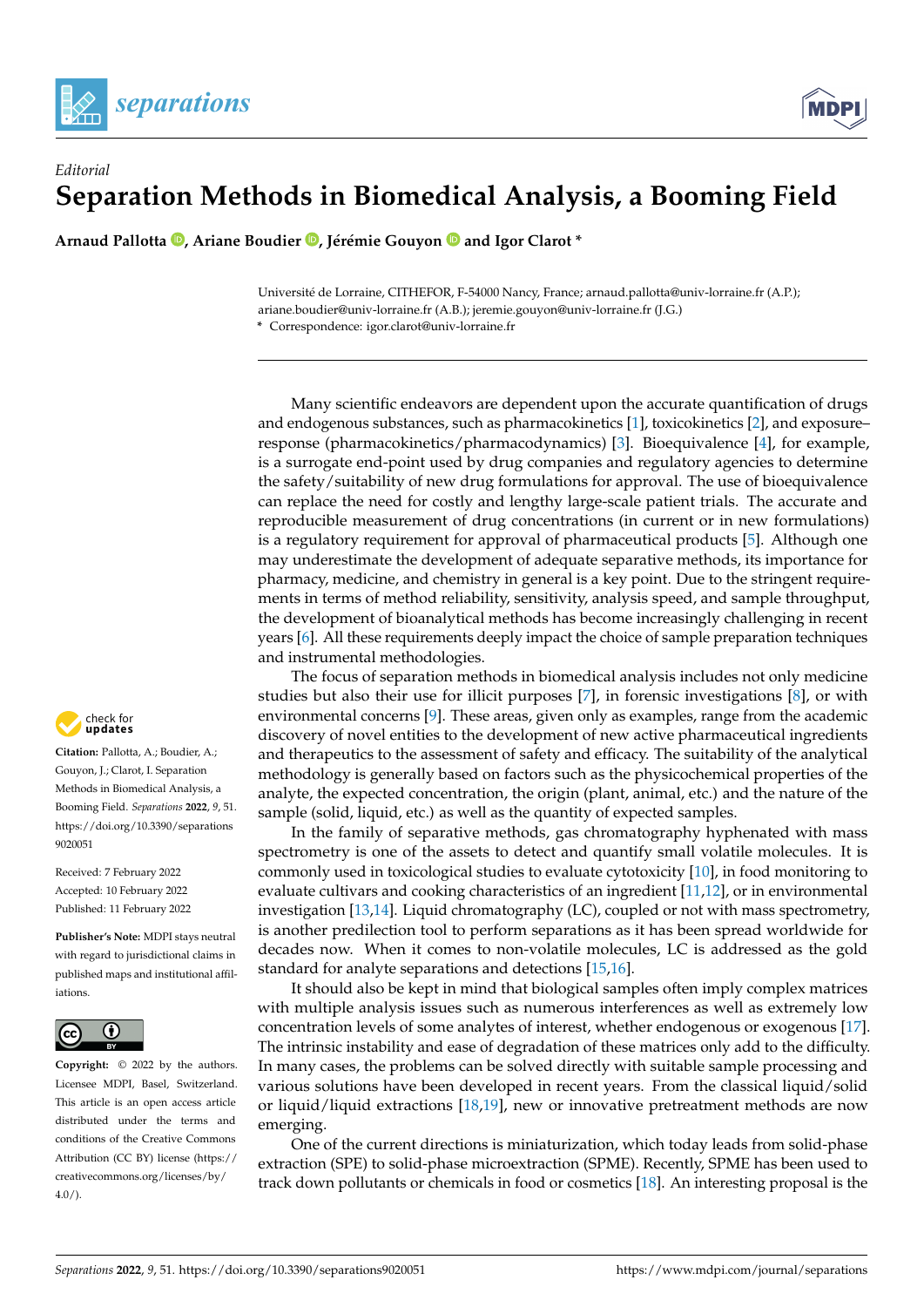nanostructuration of extraction supports. These devices allow for very specific extractions, for instance, thiol analysis using gold nanoparticles [\[19\]](#page-3-18), drug extraction using silver nanoparticles [\[20\]](#page-3-19), or the extraction of heavy metals using quantum dots [\[21\]](#page-3-20); other types of nanoparticles are also being studied [\[22\]](#page-3-21). Miniaturization and the use of nanomaterials allow to increase the extraction efficiency thanks to the higher specific surface of the support and thus to the surface available to interact with the targeted molecules. However, when it comes to detecting or quantifying nanoparticles in complex matrices, the task becomes really difficult (low concentrations and matrix effect), especially when the initial physicochemical characteristics of these nano-objects are poorly defined [\[23](#page-3-22)[–27\]](#page-4-0).

The few examples previously introduced demonstrate that the development of separation methods for biomedical analysis is still a booming field. To address and illustrate all the points previously mentioned, the Special Issue "Separations in biomedical analysis" was imagined and includes the following papers:

Alqahtani et al., in their paper, "GC-MS Method for Quantification and Pharmacokinetic Study of Four Volatile Compounds in Rat Plasma after Oral Administration of Commiphora myrrh (Nees) Engl. Resin and In Vitro Cytotoxic Evaluation", reported the development and validation of a GC-MS method to quantify curzerene, methoxyfuranodiene, β-elemene, and α-pinene in rat plasma. The method was validated according to FDA recommendations and attained lower limits of quantification around 4 ng/mL for volatile compounds. That led the authors to evaluate pharmacokinetics of these four compounds in vivo and their antiproliferative activity against two cell lines (carcinoma (A549) and colon (LoVo) cell lines). They found that methoxifuranodiene presented the higher antiproliferative activity against both cell lines, with an EC50 around 25  $\mu$ M [\[10\]](#page-3-9).

Chaigneau et al., in the manuscript, "Monitoring of Gold Biodistribution from Nanoparticles Using a HPLC-Visible Method", described the development of a pretreatment method to further quantify gold from nanoparticles with HPLC coupled to a visible detection. The small gold nanoparticle size (<10 nm) can lead to the crossing of biological membranes and possibly implies problematic dissemination and storage in organs that must be controlled and evaluated. In this work, a simple isocratic HPLC method was developed and validated to quantify gold originated from nanoparticles degradation in different biological samples. After a first carbonization step at 900  $\degree$ C, the nanoparticles were oxidized using dibroma under acidic conditions, leading to tetrachloroaurate ions that could form ion pairs with rhodamine B. Finally, ion pairs were extracted and the rhodamine B content was evaluated to quantify the corresponding gold concentration by reversed-phase HPLC with visible detection. The method was validated for different organs (liver, spleen, lungs, kidneys, or brain) and fluids (plasma and urine) from rats and mice. Lastly, the developed method was used to evaluate the content of gold in organs and fluids after intravenous (IV) injection of nanoparticles [\[27\]](#page-4-0).

The third article, written by Sharma et al., discussed "Designing Safer Solvents to Replace Methylene Chloride for Liquid Chromatography Applications Using Thin-Layer Chromatography as a Screening Tool". They intended to develop new solvents for separative techniques to reduce their harmfulness. Methylene chloride, commonly known as dichloromethane (DCM), is a widely used chemical for chromatography separation within the polymer, chemical, and pharmaceutical industries. With the ability to effectively solvate heterocyclic compounds, and properties including a low boiling point, high density, and low cost, DCM has become the solvent of choice for many different applications. However, DCM has high neurotoxicity and is carcinogenic, with exposure linked to damage to the brain and the central nervous system, even at low exposure levels. This research focuses on sustainability and works towards finding safer alternative solvents to replace DCM in pharmaceutical manufacturing. The research was conducted with three active pharmaceutical ingredients (API) widely used in the pharmaceutical industry: acetaminophen, aspirin, and ibuprofen. Thin-layer chromatography (TLC) was used to investigate if an alternative solvent or solvent blend could show comparable separation performance to DCM. The use of the Hansen solubility parameter (HSP) theory and solubility testing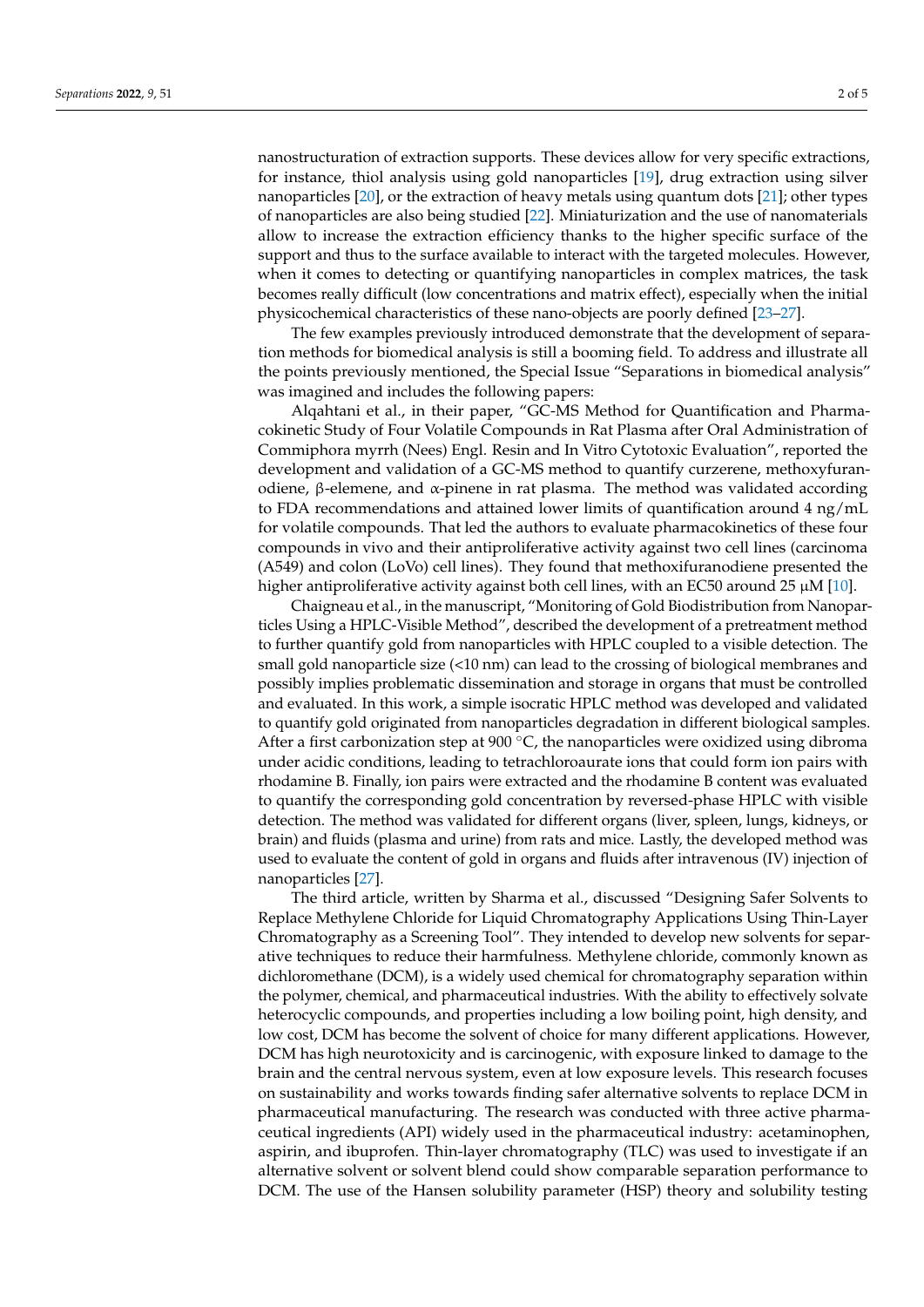allowed for the identification of potential alternative solvents or solvent blends to replace DCM. The HSP values for the three APIs were experimentally determined and used to identify safer solvents and blends that could potentially replace DCM. Safer solvents or binary solvent blends were down-selected based on their dissolution power, safety, and price. The down-selected solvents (e.g., ethyl acetate) and solvent blends were further evaluated using three chemical hazard classification approaches to find the best fitting nonhazardous replacement to DCM. Several safer solvent blends (e.g., mixtures composed of methyl acetate and ethyl acetate) with adequate TLC performance were identified. The results from this study are expected to provide guidance for identifying and evaluating safer solvents to separate APIs using chromatography [\[28\]](#page-4-1).

When it comes to sensible separations, El-Behairy et al. displayed their work concerning "Enantioselective Chromatographic Separation and Lipase Catalyzed Asymmetric Resolution of Biologically Important Chiral Amines". They showed the importance of the separation of several chiral amines. Cyanoacetamides are vital synthons in synthetic organic chemistry. However, methods to enantiopure cyanoacetamides have not yet been well explored. In this work, the preparation of cyanoacetamide synthons RS-(1a–4a) or methoxyacetamides RS-(1b–4b) in enantiopure/enriched form was investigated. Compounds S-1, S-2, R-1b, R-1a, andR-2b were prepared in enantiopure form (enantiomeric excess ee > 99%) while compounds S-4, R-2a, and R-4a were achieved in ee 9%, 80%, and 76%, respectively. Many baseline enantioselective HPLC separations of amines 1–4, their cyanoacetamides (1a–4a), and methoxyacetamides (1b–4b) were achieved by utilizing diverse mobile-phase compositions and two cellulose-based CSPs (ODH $^{\circledR}$  and LUX-3 $^{\circledR}$  columns). Such enantioselective HPLC separations were used to monitor the lipase-catalyzed kinetic resolution of amines RS-(1–4) [\[29\]](#page-4-2).

Finally, Kumagai et al. used an HPLC method to quantify peptides in their work entitled "Quantification of Histidine-Containing Dipeptides in Dolphin Serum Using a Reversed-Phase Ion-Pair High-Performance Liquid Chromatography Method". The quantification of histidine-containing dipeptides (anserine, carnosine, and balenine) in serum might be a diagnostic tool to assess the health condition of animals. In this study, an existing reversed-phase ion-pair high-performance liquid chromatography (HPLC)–ultraviolet detection method was improved and validated to quantify serum anserine, carnosine, and balenine levels in the dolphin. The serum was deproteinized with trichloroacetic acid and directly injected into the HPLC system. Chromatographic separation of the three histidinecontaining dipeptides was achieved on a TSK–gel ODS-80Ts (4.6 mm  $\times$  150 mm, 5  $\mu$ m) analytical column using a mobile phase of 50 mmol/L potassium dihydrogen phosphate (pH 3.4) containing 6 mmol/L 1-heptanesulfonic acid and acetonitrile (96:4). The standard curve ranged from 0.1  $\mu$ mol/L to 250  $\mu$ mol/L. The average accuracy of the intra- and inter-analysis of anserine, carnosine, and balenine was 97–106%. The relative standard deviations of total precision (RSDr) of anserine, carnosine, and balenine in dolphin serum were 5.9%, 4.1%, and 2.6%, respectively. The lower limit of quantification of these compounds was 0.11–0.21 µmol/L. These results indicate that the improved method is reliable and concise for the simultaneous determination of anserine, carnosine, and balenine in dolphin serum, and may be useful for the evaluation of health conditions in dolphins. Furthermore, this method can also be applied to other biological samples [\[17\]](#page-3-16).

**Author Contributions:** Conceptualization, I.C.; writing—original draft preparation, A.P. and I.C.; writing—review and editing, A.P., A.B., J.G., and I.C. All authors have read and agreed to the published version of the manuscript.

**Funding:** This research received no external funding.

**Institutional Review Board Statement:** Not applicable.

**Informed Consent Statement:** Not applicable.

**Data Availability Statement:** Not applicable.

**Conflicts of Interest:** The authors declare no conflict of interest.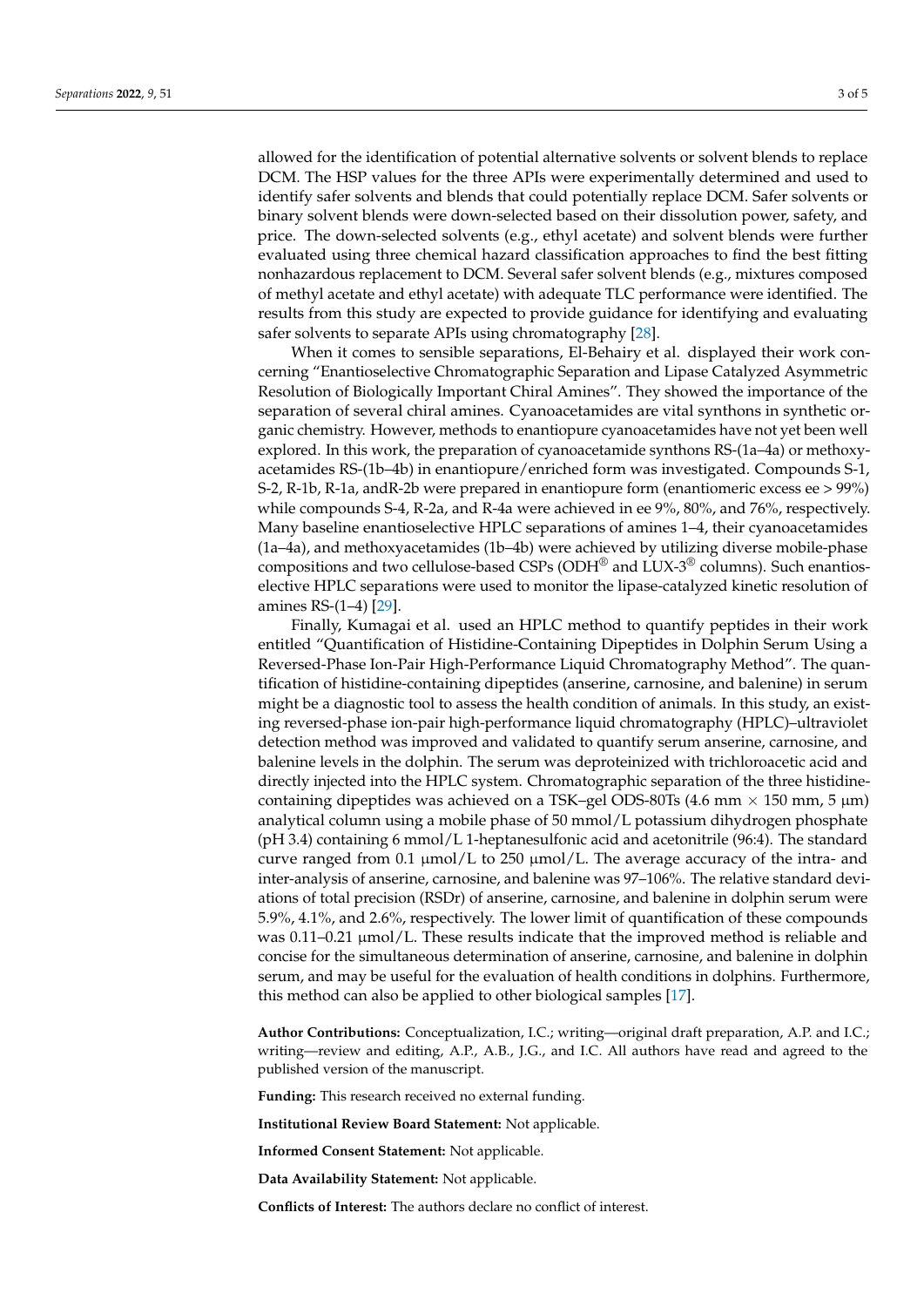## **References**

- <span id="page-3-0"></span>1. Kim, T.H.; Thapa, S.K.; Lee, D.Y.; Chung, S.E.; Lim, J.Y.; Jeong, H.M.; Song, C.H.; Choi, Y.-W.; Cho, S.-M.; Nam, K.-Y.; et al. Pharmacokinetics and Anti-Gastric Ulceration Activity of Oral Administration of Aceclofenac and Esomeprazole in Rats. *Pharmaceutics* **2018**, *10*, 152. [\[CrossRef\]](http://doi.org/10.3390/pharmaceutics10030152) [\[PubMed\]](http://www.ncbi.nlm.nih.gov/pubmed/30200587)
- <span id="page-3-1"></span>2. Desrosiers, M.; Pelletier, G.; Dieme, D.; Côté, J.; Jomaa, M.; Nong, A.; Bouchard, M. Toxicokinetics in Rats and Modeling to Support the Interpretation of Biomonitoring Data for Rare-Earth Elements. *Environ. Int.* **2021**, *155*, 106685. [\[CrossRef\]](http://doi.org/10.1016/j.envint.2021.106685) [\[PubMed\]](http://www.ncbi.nlm.nih.gov/pubmed/34134049)
- <span id="page-3-2"></span>3. Rao, G.G.; Landersdorfer, C.B. Antibiotic Pharmacokinetic/Pharmacodynamic Modelling: MIC, Pharmacodynamic Indices and Beyond. *Int. J. Antimicrob. Agents* **2021**, *58*, 106368. [\[CrossRef\]](http://doi.org/10.1016/j.ijantimicag.2021.106368) [\[PubMed\]](http://www.ncbi.nlm.nih.gov/pubmed/34058336)
- <span id="page-3-3"></span>4. Luke, M.C.; Kozak, D. Regulating Generic Ophthalmologic Drug Bioequivalence—Envisioning Accessibility for Patients. *J. Ocul. Pharmacol. Ther.* **2021**, *37*, 157–161. [\[CrossRef\]](http://doi.org/10.1089/jop.2020.0041) [\[PubMed\]](http://www.ncbi.nlm.nih.gov/pubmed/33332225)
- <span id="page-3-4"></span>5. Christians, U.; Klawitter, J.; Clavijo, C.F. Bioequivalence Testing of Immunosuppressants: Concepts and Misconceptions. *Kidney Int.* **2010**, *77*, S1–S7. [\[CrossRef\]](http://doi.org/10.1038/ki.2009.504)
- <span id="page-3-5"></span>6. Moein, M.M.; El Beqqali, A.; Abdel-Rehim, M. Bioanalytical Method Development and Validation: Critical Concepts and Strategies. *J. Chromatogr. B* **2017**, *1043*, 3–11. [\[CrossRef\]](http://doi.org/10.1016/j.jchromb.2016.09.028)
- <span id="page-3-6"></span>7. Van Echelpoel, R.; de Jong, M.; Daems, D.; Van Espen, P.; De Wael, K. Unlocking the Full Potential of Voltammetric Data Analysis: A Novel Peak Recognition Approach for (Bio)Analytical Applications. *Talanta* **2021**, *233*, 122605. [\[CrossRef\]](http://doi.org/10.1016/j.talanta.2021.122605)
- <span id="page-3-7"></span>8. Sofalvi, S.; Schueler, H.E. Assessment of Bioanalytical Method Validation Data Utilizing Heteroscedastic Seven-Point Linear Calibration Curves by EZSTATSG1 Customized Microsoft Excel Template. *J. Anal. Toxicol.* **2021**, *45*, 772–779. [\[CrossRef\]](http://doi.org/10.1093/jat/bkab047)
- <span id="page-3-8"></span>9. Sobiech, M.; Luliński, P.; Wieczorek, P.P.; Marć, M. Quantum and Carbon Dots Conjugated Molecularly Imprinted Polymers as Advanced Nanomaterials for Selective Recognition of Analytes in Environmental, Food and Biomedical Applications. *TrAC Trends Anal. Chem.* **2021**, *142*, 116306. [\[CrossRef\]](http://doi.org/10.1016/j.trac.2021.116306)
- <span id="page-3-9"></span>10. Alqahtani, A.S.; Herqash, R.N.; Alqahtani, F.; Ahamad, S.R.; Nasr, F.A.; Noman, O.M. GC-MS Method for Quantification and Pharmacokinetic Study of Four Volatile Compounds in Rat Plasma after Oral Administration of Commiphora Myrrh (Nees) Engl. Resin and In Vitro Cytotoxic Evaluation. *Separations* **2021**, *8*, 239. [\[CrossRef\]](http://doi.org/10.3390/separations8120239)
- <span id="page-3-10"></span>11. Fan, X.; Jiao, X.; Liu, J.; Jia, M.; Blanchard, C.; Zhou, Z. Characterizing the Volatile Compounds of Different Sorghum Culti-vars by Both GC-MS and HS-GC-IMS. *Food Res. Int.* **2021**, *140*, 109975. [\[CrossRef\]](http://doi.org/10.1016/j.foodres.2020.109975) [\[PubMed\]](http://www.ncbi.nlm.nih.gov/pubmed/33648211)
- <span id="page-3-11"></span>12. Kaltbach, P.; Gillmeister, M.; Kabrodt, K.; Schellenberg, I. Screening of Volatile Compounds in Mate (Ilex Paraguariensis) Tea—Brazilian Chimarrão Type—By HS-SPDE and Hydrodistillation Coupled to GC-MS. *Separations* **2021**, *8*, 131. [\[CrossRef\]](http://doi.org/10.3390/separations8090131)
- <span id="page-3-12"></span>13. Rashid, A.; Ali, V.; Khajuria, M.; Faiz, S.; Gairola, S.; Vyas, D. GC–MS Based Metabolomic Approach to Understand Nutraceutical Potential of Cannabis Seeds from Two Different Environments. *Food Chem.* **2021**, *339*, 128076. [\[CrossRef\]](http://doi.org/10.1016/j.foodchem.2020.128076) [\[PubMed\]](http://www.ncbi.nlm.nih.gov/pubmed/33152869)
- <span id="page-3-13"></span>14. Ishimura, T.; Iwai, I.; Matsui, K.; Mattonai, M.; Watanabe, A.; Robberson, W.; Cook, A.-M.; Allen, H.L.; Pipkin, W.; Teramae, N.; et al. Qualitative and Quantitative Analysis of Mixtures of Microplastics in the Presence of Calcium Carbonate by Pyroly-sis-GC/MS. *J. Anal. Appl. Pyrolysis* **2021**, *157*, 105188. [\[CrossRef\]](http://doi.org/10.1016/j.jaap.2021.105188)
- <span id="page-3-14"></span>15. Steiner, D.; Malachová, A.; Sulyok, M.; Krska, R. Challenges and Future Directions in LC-MS-Based Multiclass Method Development for the Quantification of Food Contaminants. *Anal. Bioanal. Chem.* **2021**, *413*, 25–34. [\[CrossRef\]](http://doi.org/10.1007/s00216-020-03015-7) [\[PubMed\]](http://www.ncbi.nlm.nih.gov/pubmed/33188454)
- <span id="page-3-15"></span>16. Arvapally, M.; Asati, A.; Nagendla, N.K.; Mudiam, M.K.R. Development of an Analytical Method for the Quantitative Determination of Multi-Class Nutrients in Different Food Matrices by Solid-Phase Extraction and Liquid Chromatog-raphy-Tandem Mass Spectrometry Using Design of Experiments. *Food Chem.* **2021**, *341*, 128173. [\[CrossRef\]](http://doi.org/10.1016/j.foodchem.2020.128173) [\[PubMed\]](http://www.ncbi.nlm.nih.gov/pubmed/33045585)
- <span id="page-3-16"></span>17. Kumagai, M.; Kato, S.; Arakawa, N.; Otsuka, M.; Hamano, T.; Kashiwagi, N.; Yabuki, A.; Yamato, O. Quantification of His-tidine-Containing Dipeptides in Dolphin Serum Using a Reversed-Phase Ion-Pair High-Performance Liquid Chromatography Method. *Separations* **2021**, *8*, 128. [\[CrossRef\]](http://doi.org/10.3390/separations8080128)
- <span id="page-3-17"></span>18. Feng, J.; Feng, J.; Ji, X.; Li, C.; Han, S.; Sun, H.; Sun, M. Recent Advances of Covalent Organic Frameworks for Solid-Phase Microextraction. *TrAC Trends Anal. Chem.* **2021**, *137*, 116208. [\[CrossRef\]](http://doi.org/10.1016/j.trac.2021.116208)
- <span id="page-3-18"></span>19. Wang, M.; Chen, Z.; Jing, X.; Zhou, H.; Wang, Y.; Ye, J.; Chu, Q. Tween 20-Capped Gold Nanoparticles for Selective Extrac-tion of Free Low-Molecular-Weight Thiols in Saliva Followed by Capillary Electrophoresis with Contactless Conductivity Detection. *J. Chromatogr. B* **2021**, *1176*, 122756. [\[CrossRef\]](http://doi.org/10.1016/j.jchromb.2021.122756)
- <span id="page-3-19"></span>20. Sahebnasagh, S.; Fadaee Kakhki, J.; Ebrahimi, M.; Bozorgmehr, M.R.; Abedi, M.R. Pre-Concentration and Determination of Fluoxetine in Hospital Wastewater and Human Hair Samples Using Solid-Phase µ-Extraction by Silver Nanoparticles Fol-lowed by Spectro-Fluorimetric. *Chem. Methodol.* **2021**, *5*, 211–218. [\[CrossRef\]](http://doi.org/10.22034/chemm.2021.125661)
- <span id="page-3-20"></span>21. Chen, M.; Liu, T.; Zhang, X.; Zhang, R.; Tang, S.; Yuan, Y.; Xie, Z.; Liu, Y.; Wang, H.; Fedorovich, K.V.; et al. Photoinduced Enhancement of Uranium Extraction from Seawater by MOF/Black Phosphorus Quantum Dots Heterojunction Anchored on Cellulose Nanofiber Aerogel. *Adv. Funct. Mater.* **2021**, *31*, 2100106. [\[CrossRef\]](http://doi.org/10.1002/adfm.202100106)
- <span id="page-3-21"></span>22. Chiarello, M.; Anfossi, L.; Cavalera, S.; Di Nardo, F.; Serra, T.; Baggiani, C. NanoMIP-Based Solid Phase Extraction of Fluoroquinolones from Human Urine: A Proof-of-Concept Study. *Separations* **2021**, *8*, 226. [\[CrossRef\]](http://doi.org/10.3390/separations8110226)
- <span id="page-3-22"></span>23. Pallotta, A.; Boudier, A.; Creusot, B.; Brun, E.; Sicard-Roselli, C.; Bazzi, R.; Roux, S.; Clarot, I. Quality Control of Gold Nanoparticles as Pharmaceutical Ingredients. *Int. J. Pharm.* **2019**, *569*, 118583. [\[CrossRef\]](http://doi.org/10.1016/j.ijpharm.2019.118583) [\[PubMed\]](http://www.ncbi.nlm.nih.gov/pubmed/31376468)
- 24. Mayhew, T.M.; Mühlfeld, C.; Vanhecke, D.; Ochs, M. A Review of Recent Methods for Efficiently Quantifying Immunogold and Other Nanoparticles Using TEM Sections through Cells, Tissues and Organs. *Ann. Anat.-Anat. Anz.* **2009**, *191*, 153–170. [\[CrossRef\]](http://doi.org/10.1016/j.aanat.2008.11.001)